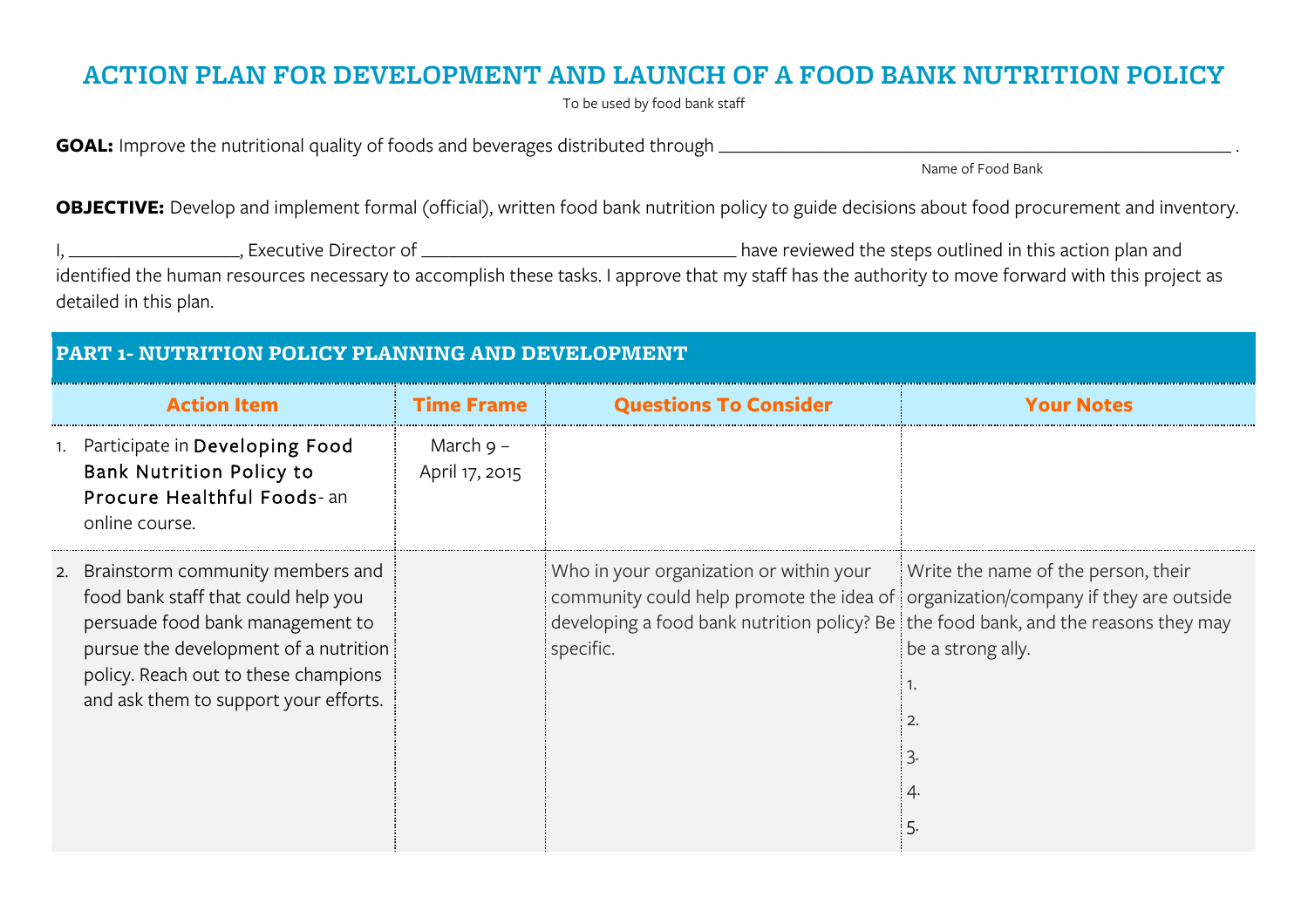| <b>PART 1- NUTRITION POLICY PLANNING AND DEVELOPMENT</b> |                                                                                                                                                                                                                       |                   |                                                                                                                                                                                                                                                                                                                                         |                                                                                                               |
|----------------------------------------------------------|-----------------------------------------------------------------------------------------------------------------------------------------------------------------------------------------------------------------------|-------------------|-----------------------------------------------------------------------------------------------------------------------------------------------------------------------------------------------------------------------------------------------------------------------------------------------------------------------------------------|---------------------------------------------------------------------------------------------------------------|
|                                                          | <b>Action Item</b>                                                                                                                                                                                                    | <b>Time Frame</b> | <b>Questions To Consider</b>                                                                                                                                                                                                                                                                                                            | <b>Your Notes</b>                                                                                             |
|                                                          | 3. Schedule an informal meeting<br>discussion with your Executive<br>Director to suggest that the food<br>bank develop a nutrition policy.<br>Consider bringing one or two of your<br>champions with you for support. |                   | Write your 5-minute elevator speech about Write the key points you want to<br>why your food bank should consider a<br>nutrition policy and ask to present a 20-<br>minute presentation at the next<br>management meeting.                                                                                                               | communicate (i.e., you elevator speech).                                                                      |
|                                                          | 4. Present the benefits of a nutrition<br>policy to the management team<br>and/or other stakeholders.                                                                                                                 |                   | During week 2 of the course you will be<br>able to download slide presentation that<br>can be used or adapted when meeting with imeetings or venues where you could<br>stakeholders. This resource provides a<br>brief overview of the benefits and process<br>of developing a nutrition policy.<br>Who would benefit from hearing this | Write a list of stakeholders who should<br>hear the rational presentation and possible<br>present the slides. |
|                                                          |                                                                                                                                                                                                                       |                   | presentation? Brainstorm people and<br>venues that you could present this<br>information. Work with your ED to get<br>permission to do this.                                                                                                                                                                                            |                                                                                                               |

2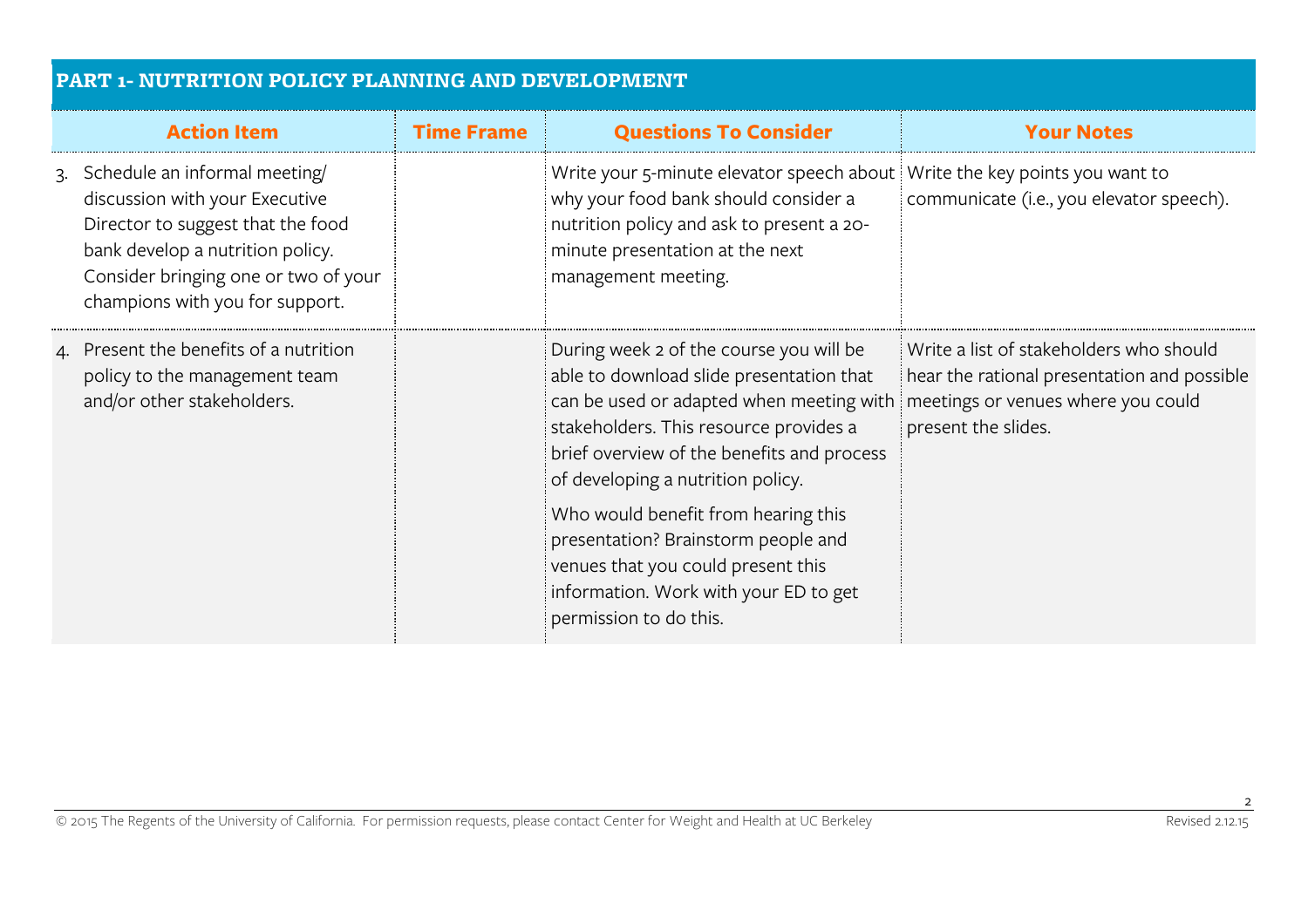| <b>PART 1- NUTRITION POLICY PLANNING AND DEVELOPMENT</b> |                                                                      |                   |                                                                                                                                                                                                                                                                                                                                               |                   |
|----------------------------------------------------------|----------------------------------------------------------------------|-------------------|-----------------------------------------------------------------------------------------------------------------------------------------------------------------------------------------------------------------------------------------------------------------------------------------------------------------------------------------------|-------------------|
|                                                          | <b>Action Item</b>                                                   | <b>Time Frame</b> | <b>Questions To Consider</b>                                                                                                                                                                                                                                                                                                                  | <b>Your Notes</b> |
| group.                                                   | 5. Recruit a nutrition policy-working                                |                   | Working group members should represent<br>key staff from each department and<br>membership should be approved by ED.<br>Aim to include an agency/client<br>representative in meetings, or to review<br>out of session drafts. See 'Stakeholder'<br>Checklist' document. Consider other<br>follow-up activities as discussed in the<br>course. |                   |
|                                                          | 6. Plan activities and agenda for<br>nutrition policy working group. |                   | Define the goals, scope, time frame, and<br>agenda for meetings of the nutrition<br>policy-working group. Devise methods to<br>consult stakeholders who will not be<br>involved in the working group.                                                                                                                                         |                   |

3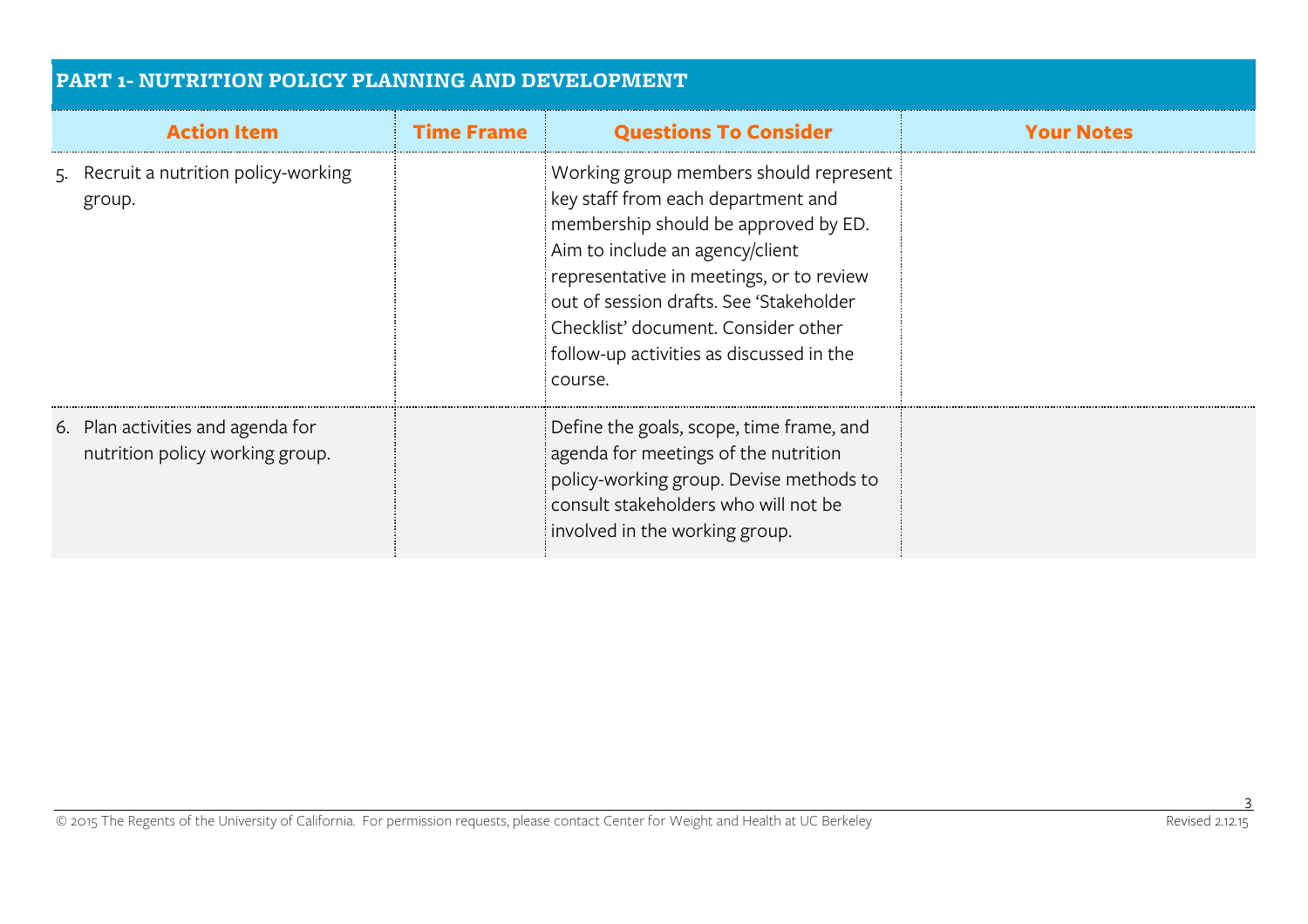| <b>PART 1- NUTRITION POLICY PLANNING AND DEVELOPMENT</b>                 |                   |                                                                                                                                                                                                                                                                                                                                                                                                        |                   |  |
|--------------------------------------------------------------------------|-------------------|--------------------------------------------------------------------------------------------------------------------------------------------------------------------------------------------------------------------------------------------------------------------------------------------------------------------------------------------------------------------------------------------------------|-------------------|--|
| <b>Action Item</b>                                                       | <b>Time Frame</b> | <b>Questions To Consider</b>                                                                                                                                                                                                                                                                                                                                                                           | <b>Your Notes</b> |  |
| 7. Convene the nutrition policy-working<br>group.                        |                   | Schedule at least 3 meetings. See<br>'Suggested Agendas' and 'Guide to<br>Convening a Policy Working Group'<br>document. Draft a rough policy after<br>meeting 2 or 3. Be specific. Look at policy<br>example and list of foods created above. It<br>is optimal for 2 members of the group to<br>draft the policy to be circulated to all<br>members and others for review, discussion<br>and comment. |                   |  |
| 8. Consult widely with all staff and<br>improve nutrition policy draft.  |                   | Circulate draft and solicit honest feedback<br>including areas of concern and<br>disagreement. Obtain approval from<br>working group and from ED for first draft.<br>Also share with other staff and document<br>any areas of disagreement, questions or<br>concerns.                                                                                                                                  |                   |  |
| 9. Submit first draft of nutrition policy<br>to for review and feedback. |                   | Include areas of disagreement and<br>concerns that came up in meetings.                                                                                                                                                                                                                                                                                                                                |                   |  |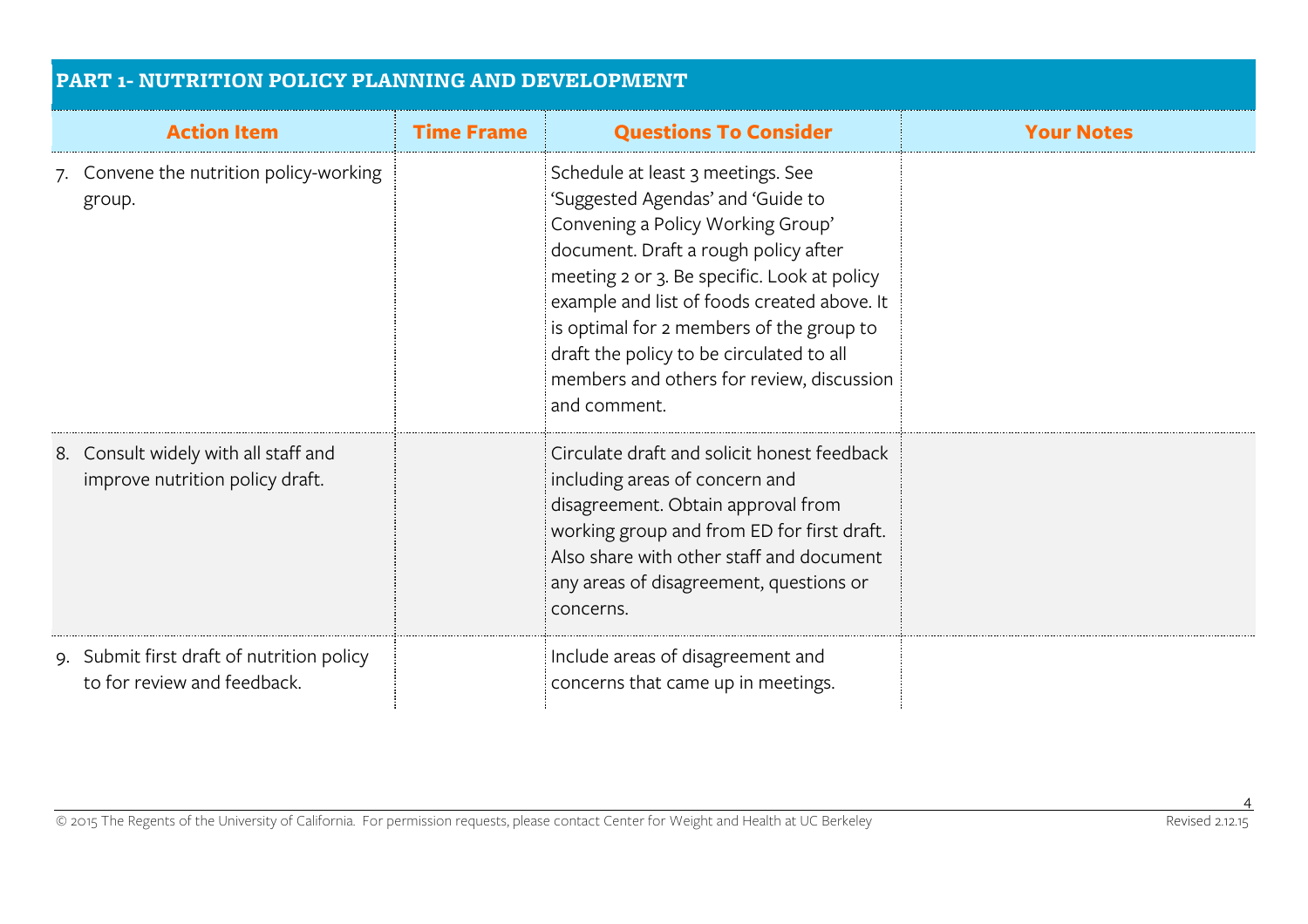| <b>PART 1- NUTRITION POLICY PLANNING AND DEVELOPMENT</b>                                                                                         |                   |                                                                                                                                                                                                                            |                   |  |
|--------------------------------------------------------------------------------------------------------------------------------------------------|-------------------|----------------------------------------------------------------------------------------------------------------------------------------------------------------------------------------------------------------------------|-------------------|--|
| <b>Action Item</b>                                                                                                                               | <b>Time Frame</b> | <b>Questions To Consider</b>                                                                                                                                                                                               | <b>Your Notes</b> |  |
| 10. Re-convene working group, consider<br>feedback, and revise draft policy as<br>appropriate, and circulate to all<br>stakeholders for comment. |                   | It is typical for important organizational<br>documents including policies to require<br>many rounds of discussion and revision.<br>Expect to have 3-5 drafts of policy before<br>its final as the first year's policy.    |                   |  |
| 11. Revise second draft of nutrition policy<br>based on stakeholder feedback with<br>approval of working group and ED.                           |                   |                                                                                                                                                                                                                            |                   |  |
| 12. Present policy to Board of Directors<br>for approval.                                                                                        |                   | Utilize/modify example slides/handouts for<br>presentation and present proposed<br>nutrition policy. Identify implications of<br>policy for food bank practices and<br>anticipate BOD concerns Prepare<br>responses ahead. |                   |  |